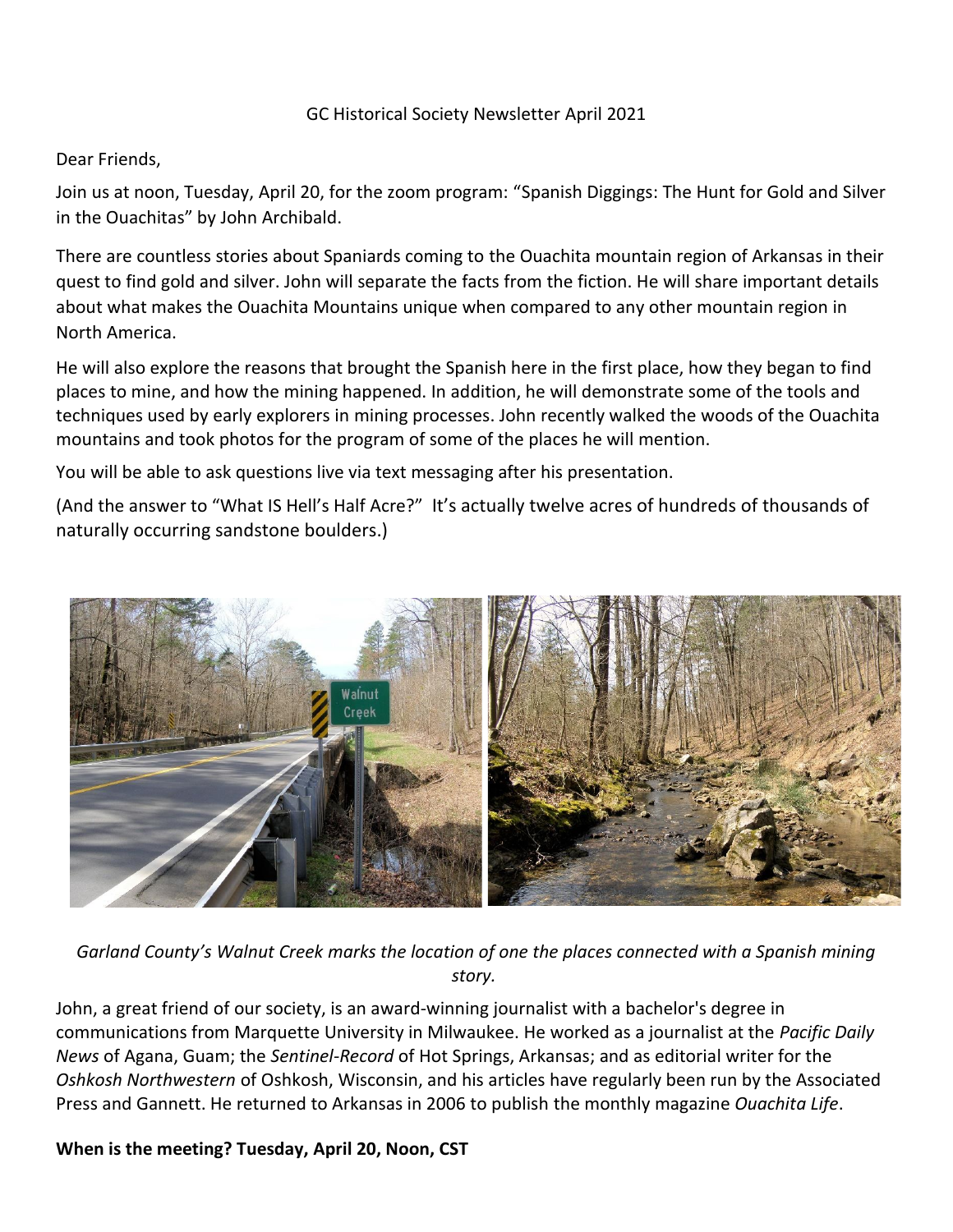Please click the link below to join the webinar:

<https://us02web.zoom.us/j/85033003531>

Or One tap mobile :

US: +16465588656,,85033003531# or +13017158592,,85033003531#

Or Telephone:

Dial (for higher quality, dial a number based on your current location):

 US: +1 646 558 8656 or +1 301 715 8592 or +1 312 626 6799 or +1 669 900 9128 or +1 253 215 8782 or +1 346 248 7799 Webinar ID: 850 3300 3531

Please share the Zoom link with friends!

I'm sure you have friends who are also interested in our history and would enjoy supporting the society and receiving *The Record*. Please let them know that now it's easier than ever to join—they can simply hit the "Join GCHS" button on the home page of our website <http://garlandcountyhistoricalsociety.com/>*Easy-Join button on our website!*

**Join GCHS** 

Keep Hot Springs' and Garland County's History Alive



Some historical fun:

You may have been enjoying Ken Burns' PBS film, *Hemingway*. Here's a great link to a short video about the Hemingway-Pfeiffer Museum and Educational Center in Piggott, Arkansas. It's an Arkansas Historic Preservation Program virtual tour that traveled to Piggott to walk in Hemingway's steps. Hemingway was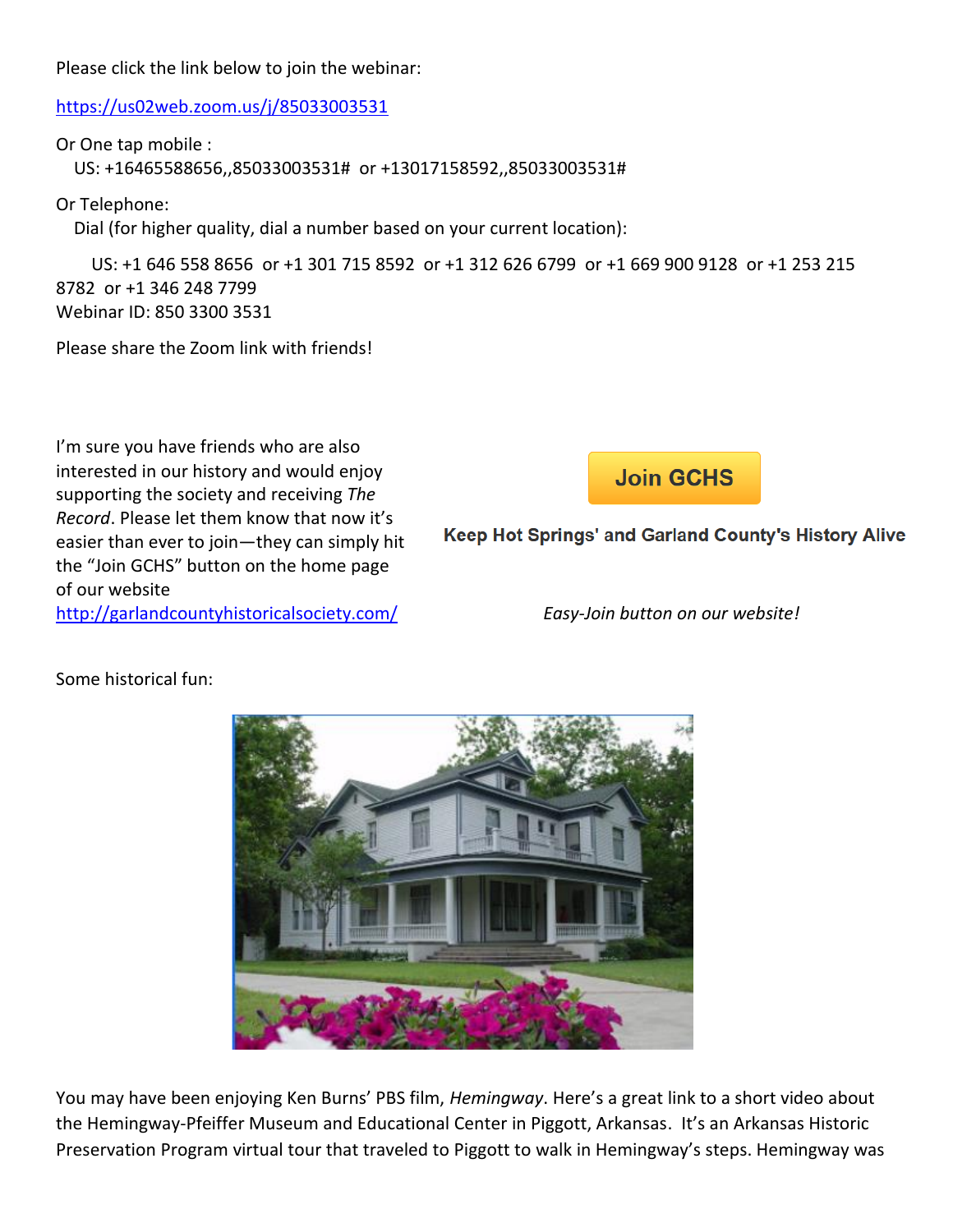married to Pauline Pfeiffer and the couple visited Pauline's family off and on for over a decade. He wrote portions of *A Farewell to Arms* in a barn studio there that is now on the National Register of Historic Places. Past and current Arkansas State University Historic Site Directors, Dr. Ruth Hawkins and Dr. Adam Long, are interviewed, and the glimpses of the thirties-era museum are outstanding. [https://www.youtube.com/watch?v=aw\\_XXYAEI-Y](https://www.youtube.com/watch?v=aw_XXYAEI-Y)



And use this link [https://digitalheritage.arkansas.gov/exhibits-online-vault-images/index.3.html#](https://digitalheritage.arkansas.gov/exhibits-online-vault-images/index.3.html) to find "Tales from the Vault, " a collection of 110 items from the Arkansas State Archives' holdings. Selections include artifacts, audio, books, documents, photographs, and more. This is a fascinating glimpse into a wonderful Arkansas collection, which includes this photo of our own Thornton Ferry across the Ouachita River at Hot Springs.

The March minutes are at the end of this document. If you want to make any corrections or additions to them, please email or call me.

Thank you for your support! I hope you can join us remotely on the 20<sup>th</sup> (and on our Facebook page).

Liz Robbins, Executive Director Garland County Historical Society 328 Quapaw (71901) PO Box 21335 (71903) 501.321.2159

Liz

*Leave a legacy. Please remember GCHS in your estate planning.*